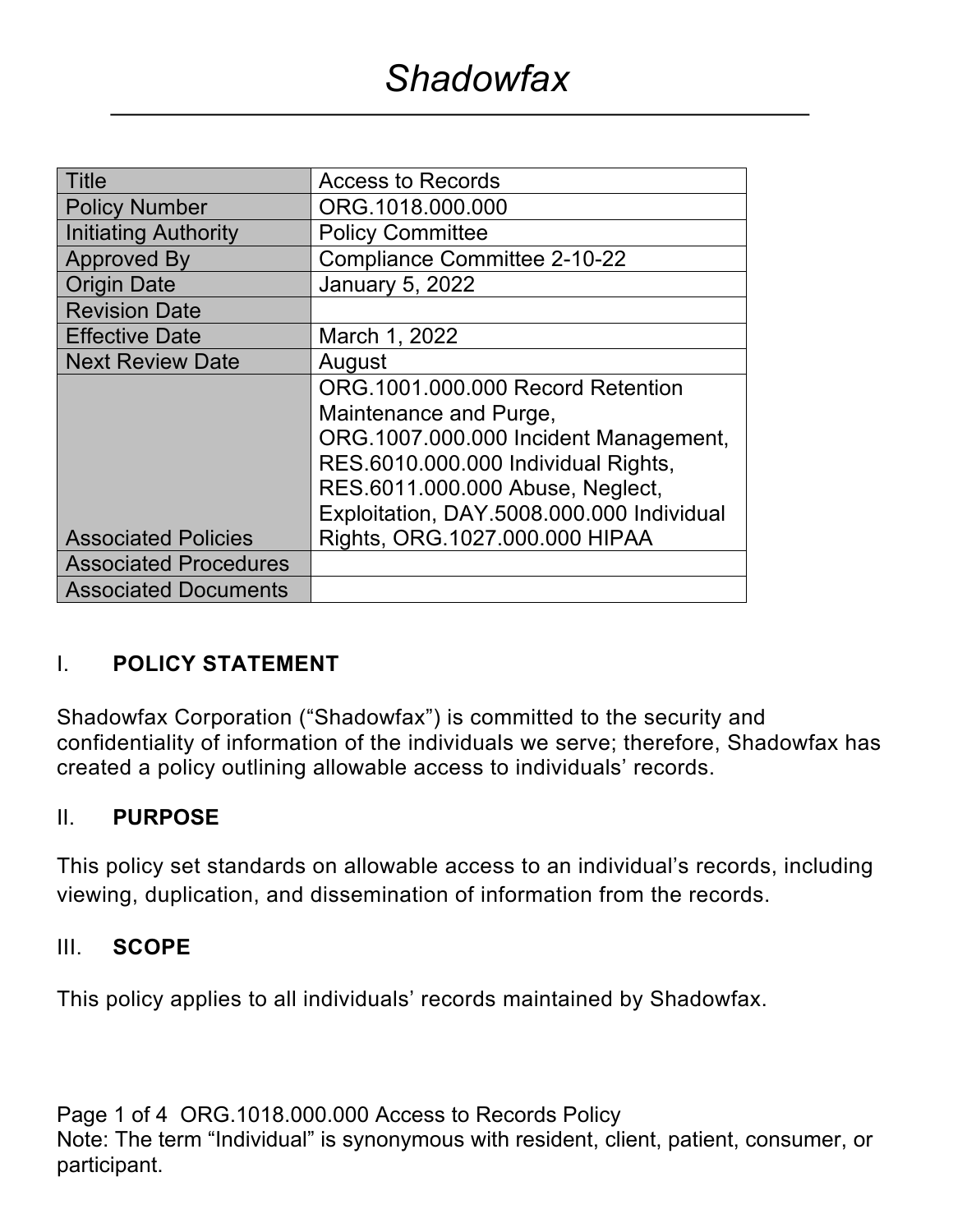## IV. **GENERAL**

This policy is based on the standards set by PA Code Title 55 Chapters 1101.51e, 6100, 6400, 2380, 2390 and 52, PA code 6, Chapter 11 and the US Federal Health Insurance Portability and Accountability Act (HIPAA)

## V. **POLICY**

### General Policy Provisions

An individual's record is the property of Shadowfax. Shadowfax shall secure the information against loss, defacement, tampering or use by unauthorized persons.

Individual records shall be removed from the Shadowfax's jurisdiction and safekeeping only in accordance with a court order, subpoena or statute, and as indicated in Shadowfax policy ORG.1001.000.000 Record Retention, Maintenance and Purge.

For the purposes of this policy, "access" shall refer to viewing, copying, and disseminating information in either hard copy or electronic form. Shadowfax will maintain appropriate information systems security and access controls to allow or restrict access to electronic records in compliance with this policy.

#### Individuals' Records

An individual's record shall be kept locked when unattended. Information in an individual's record is confidential, only authorized parties listed below may access information in an individual's record without written consent:

- 1. The individual.
- 2. The individual's legal guardian or advocate.
- 3. Shadowfax staff for the purpose of providing a service to the individual.
- 4. An authorized agent of the Department of Human Services or the Department of Aging during announced or unannounced inspections, audits, or monitoring.

Page 2 of 4 ORG.1018.000.000 Access to Records Policy

Note: The term "Individual" is synonymous with resident, client, patient, consumer, or participant.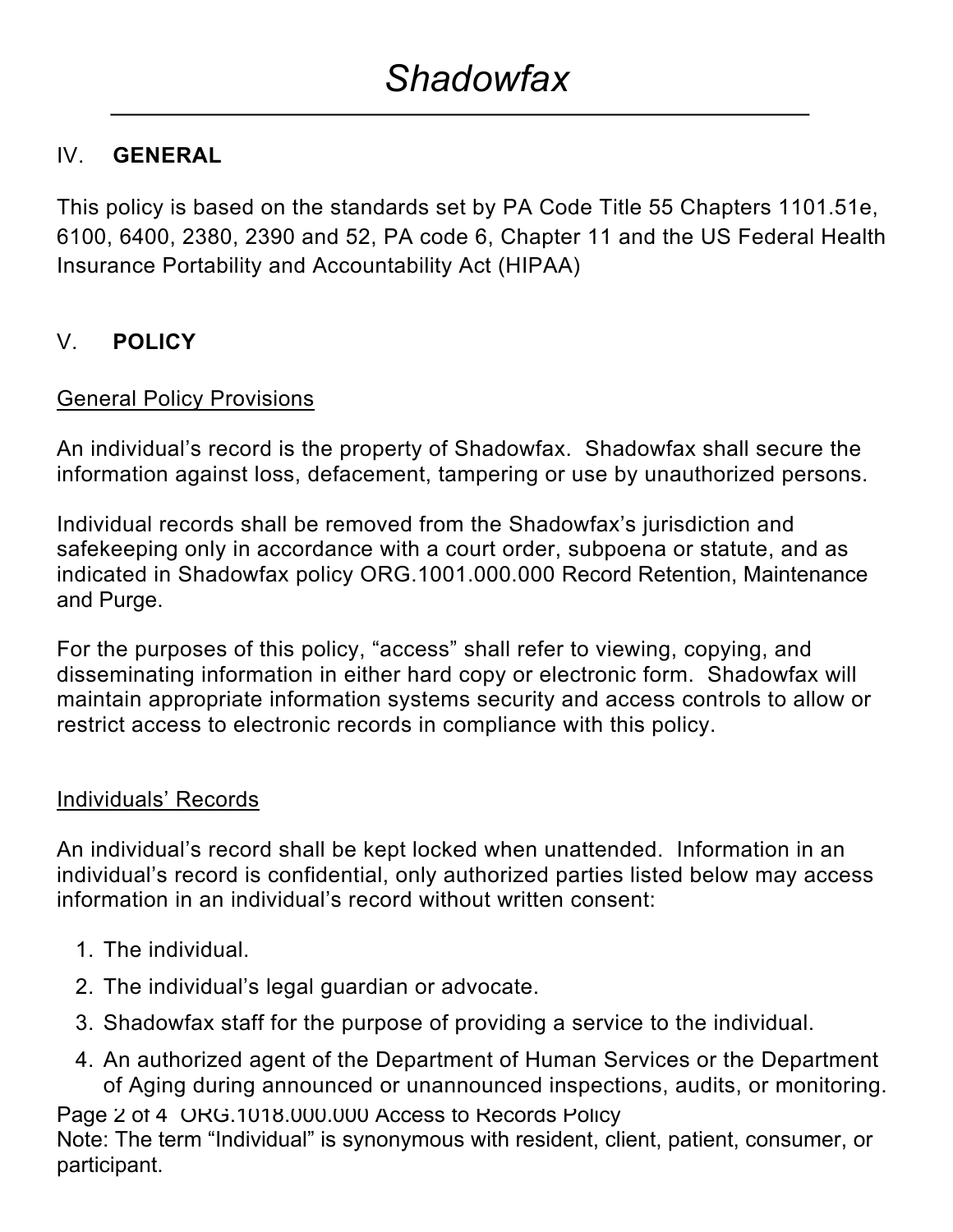- 5. An authorized agent of the United States Federal government.
- 6. A person holding the individual's power of attorney for health care or health care proxy.
- 7. The designated managing entity, and the support coordinator, targeted support manager or base-funding support coordinator.
- 8. A person executing a court-ordered search warrant.
- 9. Internal auditors and internal auditing consultants with confidentiality agreements which is objective and free from undue influence (independent). Aligns with the strategies, objectives, and risks of the organization. Is appropriately positioned and adequately resourced.

### Written Consent

Written consent of the individual, or the individual's or legal guardian, is required for the release of information, including photographs, to persons not otherwise authorized to receive it.

#### Circumstances When Information May Be Withheld By Shadowfax

If the interdisciplinary team or Shadowfax determines that disclosure of specific information constitutes a substantial detriment to the individual or that disclosure of specific information will reveal the identity of another individual or breach the confidentiality of persons who have provided information upon an agreement to maintain their confidentiality, that specific information identified may be withheld. The circumstance and reason(s) for withholding information must be documented. The situation shall be addressed in accordance with § 11.16 (relating to reporting of unusual incidents), as outlined in Shadowfax policy ORG.1007.000.000 Incident Management.

## VI. **OVERSIGHT**

Page 3 of 4 ORG.1018.000.000 Access to Records Policy Note: The term "Individual" is synonymous with resident, client, patient, consumer, or participant.